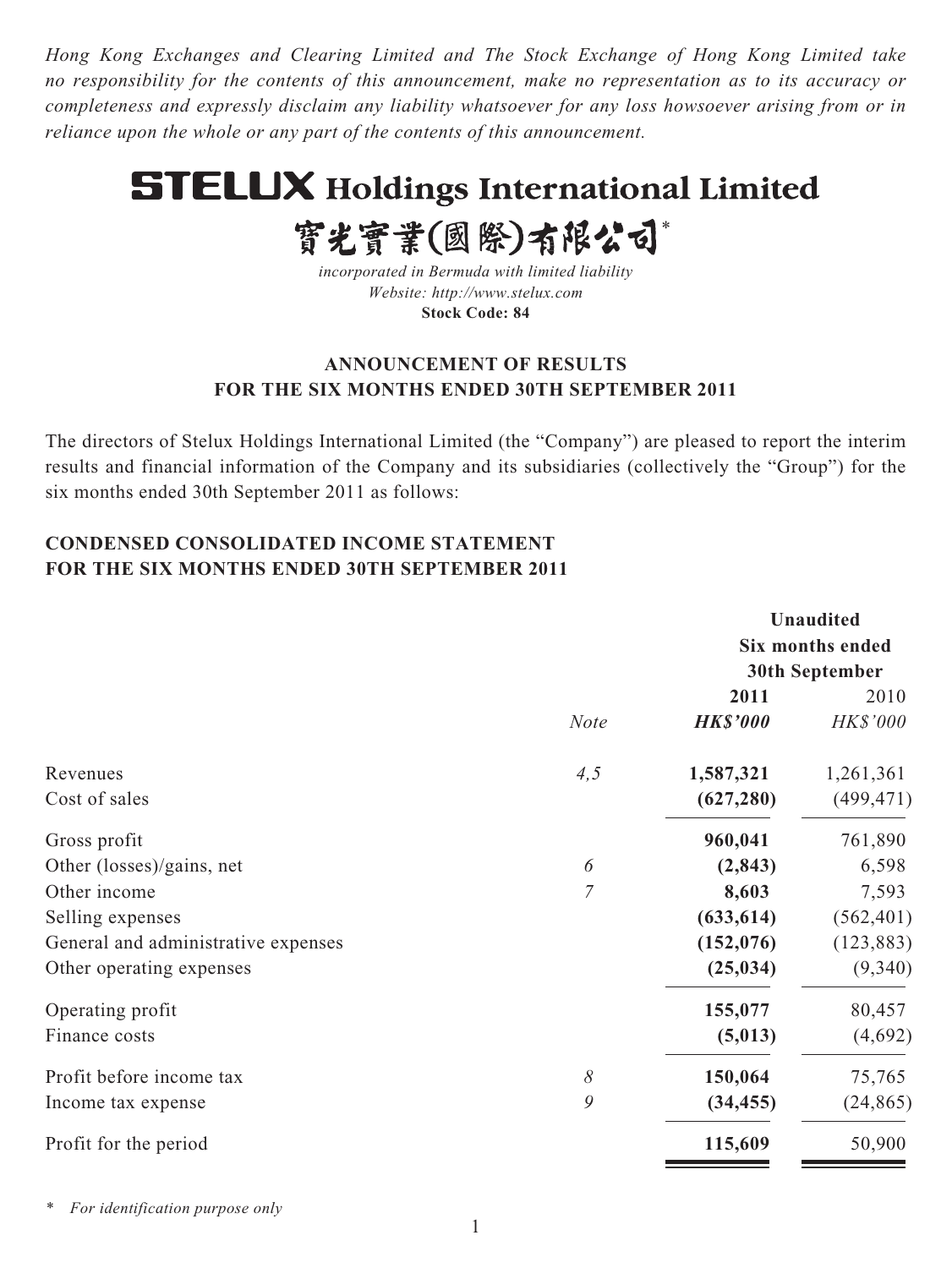## **CONDENSED CONSOLIDATED INCOME STATEMENT (Continued)**

|                                               |             |                 | <b>Unaudited</b><br>Six months ended |
|-----------------------------------------------|-------------|-----------------|--------------------------------------|
|                                               |             | 2011            | 30th September<br>2010               |
|                                               | <b>Note</b> | <b>HK\$'000</b> | HK\$'000                             |
| Attributable to:                              |             |                 |                                      |
| Equity holders of the Company                 |             | 115,318         | 50,562                               |
| Non-controlling interests                     |             | 291             | 338                                  |
|                                               |             | 115,609         | 50,900                               |
| Dividends                                     | 10          | 33,297          | 11,416                               |
|                                               |             | <b>HK</b> cents | HK cents                             |
| Earnings per share for profit attributable to | 11          |                 |                                      |
| the equity holders of the Company             |             |                 |                                      |
| - Basic and diluted                           |             | 12.12           | 5.31                                 |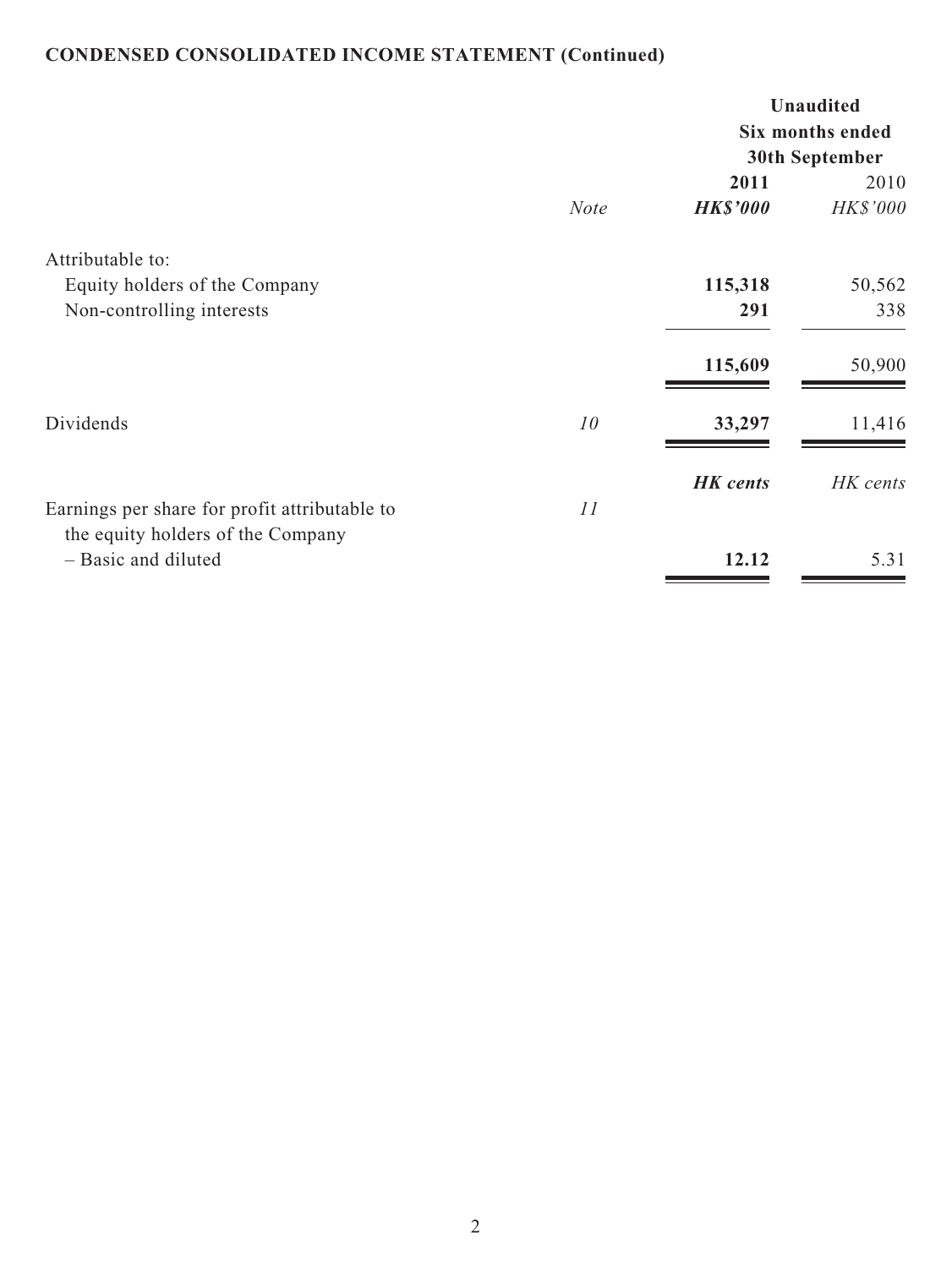### **CONDENSED CONSOLIDATED STATEMENT OF COMPREHENSIVE INCOME FOR THE SIX MONTHS ENDED 30TH SEPTEMBER 2011**

|                                                       | <b>Unaudited</b>      |                         |  |
|-------------------------------------------------------|-----------------------|-------------------------|--|
|                                                       |                       | <b>Six months ended</b> |  |
|                                                       | <b>30th September</b> |                         |  |
|                                                       | 2011                  | 2010                    |  |
|                                                       | <b>HK\$'000</b>       | HK\$'000                |  |
| Profit for the period                                 | 115,609               | 50,900                  |  |
| Other comprehensive income:                           |                       |                         |  |
| Exchange differences                                  | (3, 145)              | 32,859                  |  |
| Other comprehensive income for the period, net of tax | (3, 145)              | 32,859                  |  |
| Total comprehensive income for the period             | 112,464               | 83,759                  |  |
| Attributable to:                                      |                       |                         |  |
| Equity holders of the Company                         | 112,460               | 83,103                  |  |
| Non-controlling interests                             | 4                     | 656                     |  |
| Total comprehensive income for the period             | 112,464               | 83,759                  |  |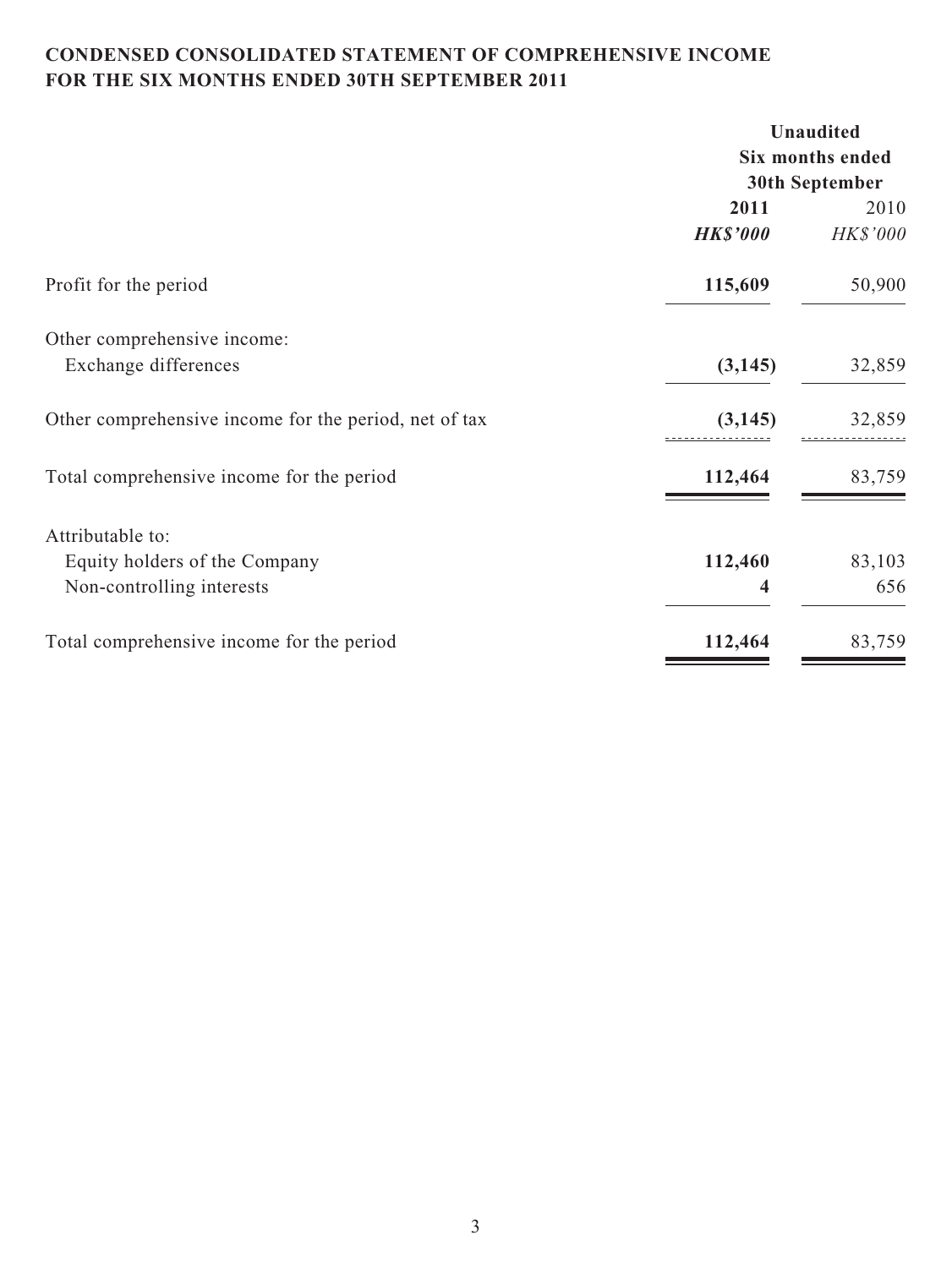### **CONDENSED CONSOLIDATED BALANCE SHEET AS AT 30TH SEPTEMBER 2011**

|                                                                                                                                                                                              |             | <b>Unaudited</b><br><b>30th September</b><br>2011         | 31st March<br>2011                                        |
|----------------------------------------------------------------------------------------------------------------------------------------------------------------------------------------------|-------------|-----------------------------------------------------------|-----------------------------------------------------------|
|                                                                                                                                                                                              | <b>Note</b> | <b>HK\$'000</b>                                           | HK\$'000                                                  |
| <b>ASSETS</b>                                                                                                                                                                                |             |                                                           |                                                           |
| Non-current assets<br>Property, plant and equipment<br>Investment property<br>Prepayment of lease premium<br>Intangible assets<br>Deferred tax assets<br>Available-for-sale financial assets |             | 346,250<br>52,000<br>67,747<br>38,712<br>61,075<br>14,639 | 321,114<br>52,000<br>73,549<br>26,387<br>55,794<br>14,639 |
|                                                                                                                                                                                              |             | 580,423                                                   | 543,483                                                   |
| Current assets<br><b>Stocks</b><br>Debtors and prepayments<br>Bank balances and cash                                                                                                         | 12          | 955,340<br>395,284<br>245,242                             | 777,411<br>337,044<br>226,080                             |
|                                                                                                                                                                                              |             | 1,595,866                                                 | 1,340,535                                                 |
| Total assets                                                                                                                                                                                 |             | 2,176,289                                                 | 1,884,018                                                 |
| <b>EQUITY</b><br>Capital and reserves attributable to<br>the equity holders of the Company<br>Share capital<br>Reserves<br>Shareholders' funds<br>Non-controlling interests                  |             | 95,134<br>976,051<br>1,071,185<br>8,469                   | 95,134<br>886,403<br>981,537<br>8,650                     |
| Total equity                                                                                                                                                                                 |             | 1,079,654                                                 | 990,187                                                   |
| <b>LIABILITIES</b><br>Non-current liabilities<br>Deferred tax liabilities<br><b>Borrowings</b>                                                                                               |             | 2,352<br>95,029                                           | 2,198<br>67,742<br>69,940                                 |
|                                                                                                                                                                                              |             | 97,381                                                    |                                                           |
| <b>Current liabilities</b><br>Creditors and accruals<br>Income tax payable<br><b>Borrowings</b>                                                                                              | 13          | 555,545<br>60,074<br>383,635                              | 425,613<br>28,482<br>369,796                              |
|                                                                                                                                                                                              |             | 999,254                                                   | 823,891                                                   |
| <b>Total liabilities</b>                                                                                                                                                                     |             | 1,096,635                                                 | 893,831                                                   |
| Total equity and liabilities                                                                                                                                                                 |             | 2,176,289                                                 | 1,884,018                                                 |
| Net current assets                                                                                                                                                                           |             | 596,612                                                   | 516,644                                                   |
| Total assets less current liabilities                                                                                                                                                        |             | 1,177,035                                                 | 1,060,127                                                 |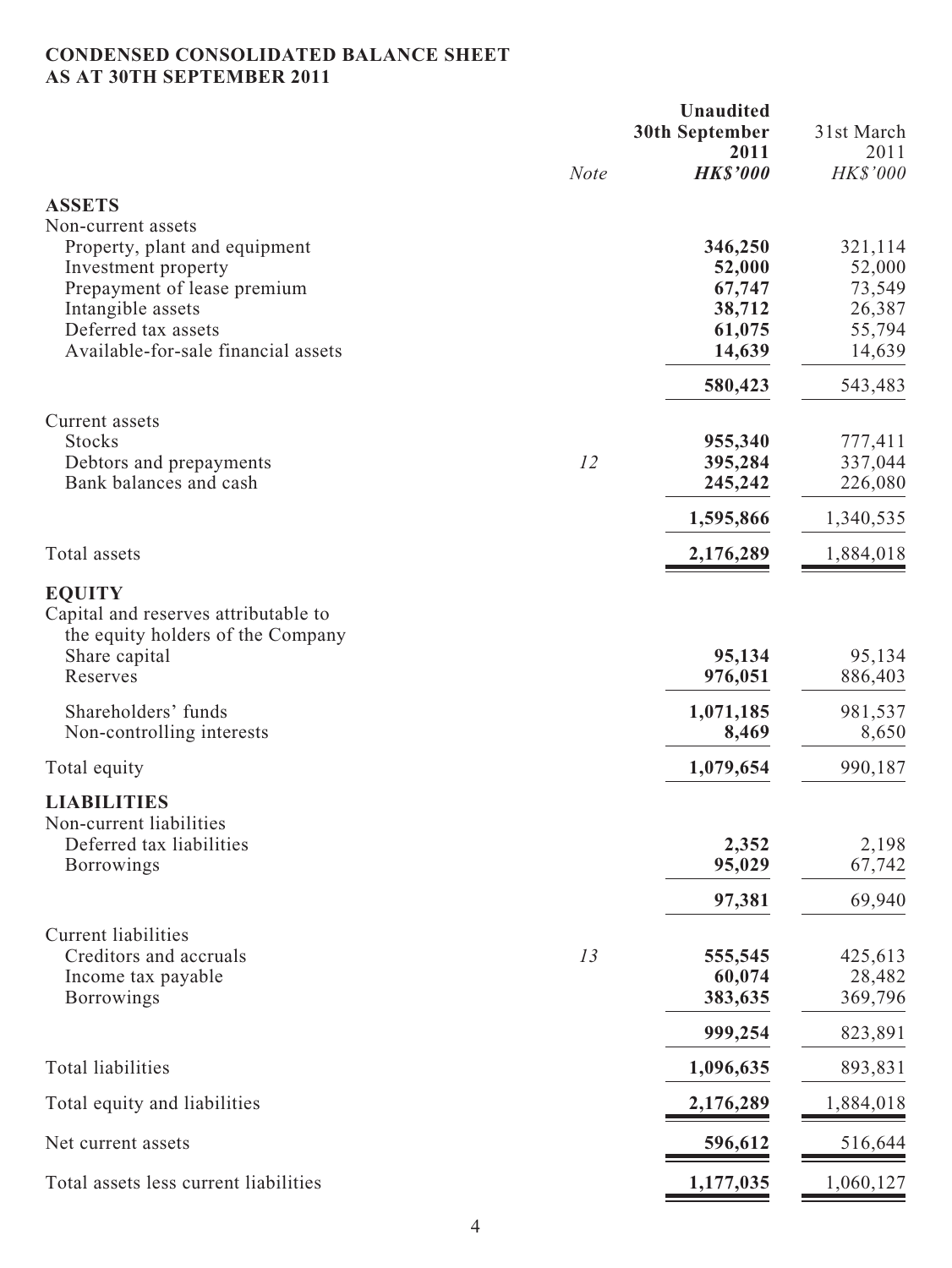#### **NOTES:–**

#### **1. BASIS OF PREPARATION**

These unaudited condensed interim consolidated financial information have been prepared in accordance with Hong Kong Accounting Standard ("HKAS") 34 "Interim Financial Reporting" issued by the Hong Kong Institute of Certified Public Accountants ("HKICPA"), and the applicable requirements of Appendix 16 of the Rules Governing the Listing of Securities on The Stock Exchange of Hong Kong Limited (the "Stock Exchange").

The condensed interim consolidated financial information should be read in conjunction with the 2011 annual financial statements.

The accounting policies and methods of computation used in the preparation of these condensed interim consolidated financial information are consistent with those used in the annual financial statements for the year ended 31st March 2011.

The following amendments to standards are mandatory for the first time for the financial year beginning 1st April 2011:

- HKAS 24 (Revised) 'Related Party Disclosures' is effective for annual periods beginning on or after 1st January 2011. It introduces an exemption from all of the disclosure requirements of HKAS 24 for transactions among government related entities and the government. It also clarifies and simplifies the definition of a related party. The revised standard has no material impact on the Group's consolidated financial statements.
- Amendment to HKAS 34 'Interim Financial Reporting' is effective for annual periods beginning on or after 1st January 2011. It emphasises the existing disclosure principles in HKAS 34 and adds further guidance to illustrate how to apply these principles. Greater emphasis has been placed on the disclosure principles for significant events and transactions. Additional requirements cover disclosure of changes to fair value measurement (if significant), and the need to update relevant information from the most recent annual report. The change in accounting policy only results in additional disclosures.

Certain new standards, amendments to standards and interpretations of Hong Kong Financial Reporting Standards ("HKFRS") issued by HKICPA have been published and are effective for accounting periods beginning on or after 1st April 2011. Those that are relevant to the Group's operations are as follows:

| <b>HKFRS 1 Amendment</b>    | Amendment to HKFRS 1 First-time Adoption of Hong Kong Financial  |
|-----------------------------|------------------------------------------------------------------|
|                             | Reporting Standards – Limited Exemption from Comparative HKFRS 7 |
|                             | Disclosures for first-time Adopters                              |
| HK(IFRIC)-Int 14 Amendments | Amendments to HK(IFRIC)-Int 14 Prepayments of a Minimum Funding  |
|                             | Requirement                                                      |
| HK(IFRIC)-Int 19            | Extinguishing Financial Liabilities with Equity Instruments      |
| Improvements to HKFRSs 2010 |                                                                  |

The adoption of the above revised accounting standard has no significant impact on the Group's interim results and financial position.

The Group has not early adopted any new standards, amendments to standards and interpretations of HKFRS which have been issued but not yet effective for the financial year ending 31st March 2012.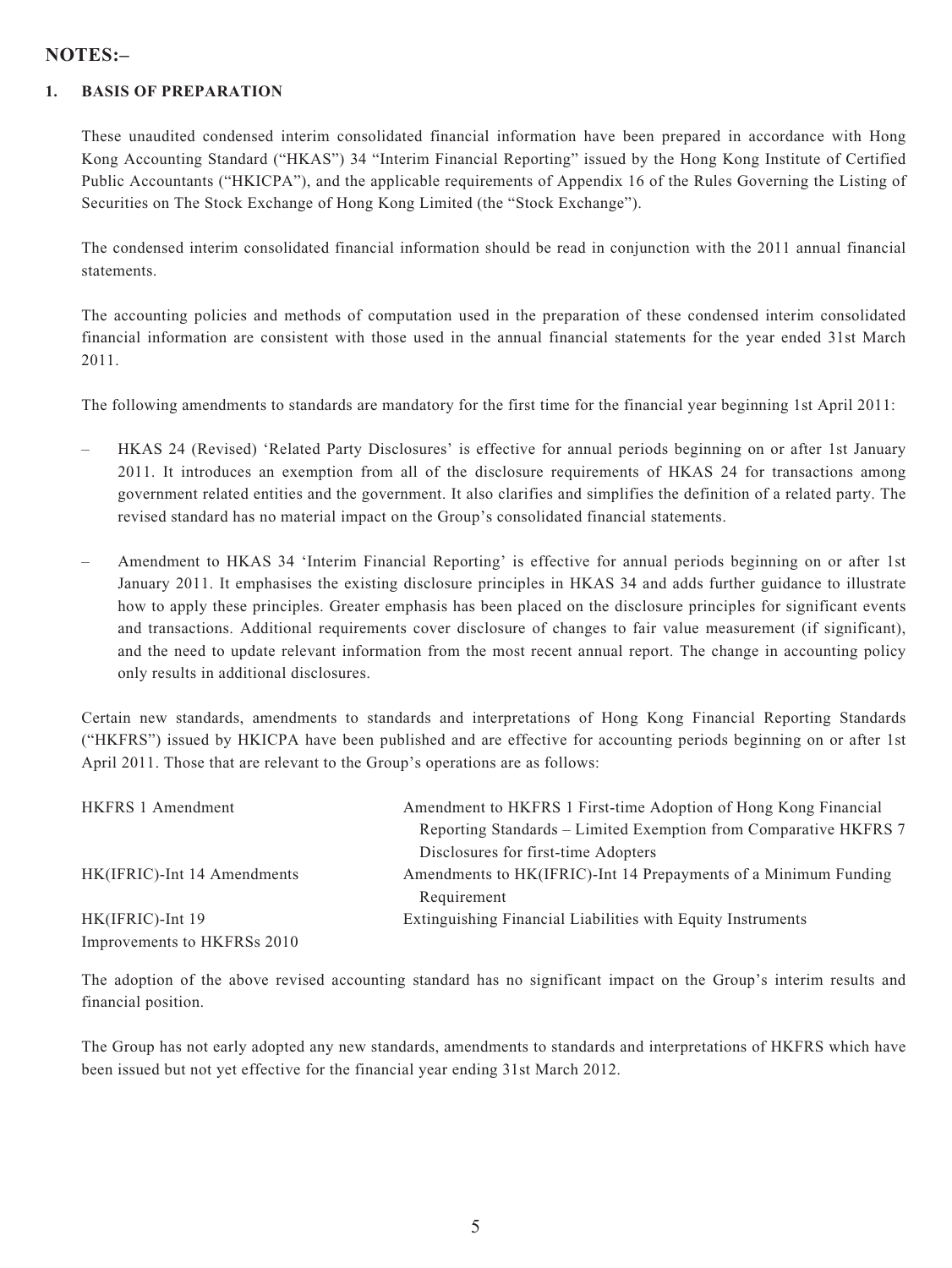#### **2. ESTIMATES**

The preparation of interim financial information requires management to make judgements, estimates and assumptions that affect the application of accounting policies and the reported amounts of assets and liabilities, income and expense. Actual results may differ from these estimates.

In preparing these condensed consolidated interim financial information, the significant judgements made by management in applying the Group's accounting policies and the key sources of estimation uncertainty were the same as those that applied to the consolidated financial statements for the year ended 31 March 2011.

#### **3. FINANCIAL RISK MANAGEMENT**

#### **3.1 Financial risk factors**

The Group's activities expose it to a variety of financial risks: foreign exchange risk, interest rate risk, credit risk and liquidity risk.

The interim condensed consolidated financial information do not include all financial risk management information and disclosures required in the annual financial statements, and should be read in conjunction with the Group's annual financial statements as at 31 March 2011.

There have been no changes in the risk management policies since year end.

#### **3.2 Fair value estimation**

The Group's financial instruments carried at fair value is analysed by valuation method. The different levels have been defined as follows:

- Quoted prices (unadjusted) in active markets for identical assets or liabilities (level 1).
- Inputs other than quoted prices included within level 1 that are observable for the asset or liability, either directly (that is, as prices) or indirectly (that is, derived from prices) (level 2).
- Inputs for the asset or liability that are not based on observable market data (that is, unobservable inputs) (level 3).

The Group's available-for-sale financial assets are measured at fair value by discounting the estimated future cash flows. Their fair value measurement is classified as level 3.

There was no transfer of financial instruments into or out of level 3 during the period.

There were no significant changes in the business or economic circumstances that affect the fair value of the Group's financial assets and financial liabilities during the period.

There were no reclassifications of financial assets during the period.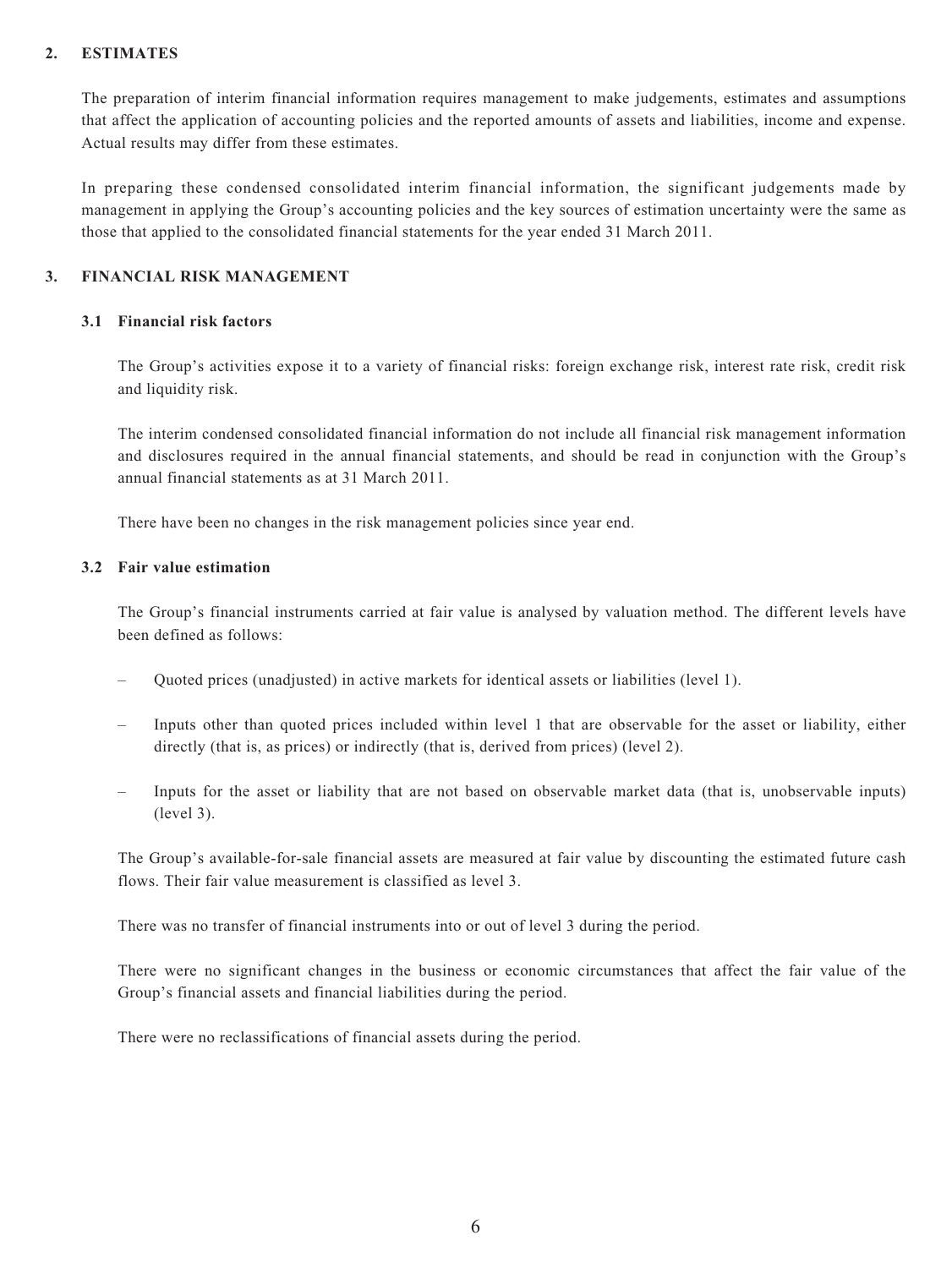#### **4. SEGMENT INFORMATION**

The chief operating decision-makers have been identified as the executive directors. The executive directors review the Group's financial information mainly from product and geographical perspective. From a geographical perspective, management assesses the performance of watch and optical operations in Hong Kong, Macau and Mainland China and rest of Asia.

Sales between operating segments are carried out on terms equivalent to those prevailing in arm's length transactions. The executive directors assess the performance of the operating segments based on a measure of adjusted earnings before interest and tax (EBIT). This measurement basis excludes unallocated income and net corporate expenses.

|            | Optical retail        |                         |                       |            |                                                            |              |
|------------|-----------------------|-------------------------|-----------------------|------------|------------------------------------------------------------|--------------|
| Hong Kong, |                       | Hong Kong,              |                       |            |                                                            |              |
|            |                       |                         |                       |            |                                                            |              |
|            |                       |                         |                       |            |                                                            | Group        |
| China      | Asia                  | China                   | Asia                  | trading    | segment                                                    | <b>Total</b> |
| HK\$'000   | HK\$'000              | HK\$'000                | HK\$'000              | HK\$'000   | HK\$'000                                                   | HK\$'000     |
|            |                       |                         |                       |            |                                                            |              |
| 587,640    | 238,244               | 412,074                 | 148,966               | 421,985    | 6,822                                                      | 1,815,731    |
|            |                       |                         |                       | (222, 368) | (6, 042)                                                   | (228, 410)   |
| 587,640    | 238,244               | 412,074                 | 148,966               | 199,617    | 780                                                        | 1,587,321    |
| 87,650     | (2,500)               | 45,046                  | 10,536                | 47,048     | (1,908)                                                    | 185,872      |
|            |                       |                         |                       |            |                                                            | 16           |
|            |                       |                         |                       |            |                                                            | (30, 811)    |
|            |                       |                         |                       |            |                                                            | 155,077      |
|            |                       |                         |                       |            |                                                            | (5,013)      |
|            |                       |                         |                       |            |                                                            | 150,064      |
|            |                       |                         |                       |            |                                                            | (34, 455)    |
|            |                       |                         |                       |            |                                                            | 115,609      |
|            | Macau and<br>Mainland | Watch retail<br>Rest of | Macau and<br>Mainland | Rest of    | Six months ended 30th September 2011<br>Watch<br>wholesale | Other        |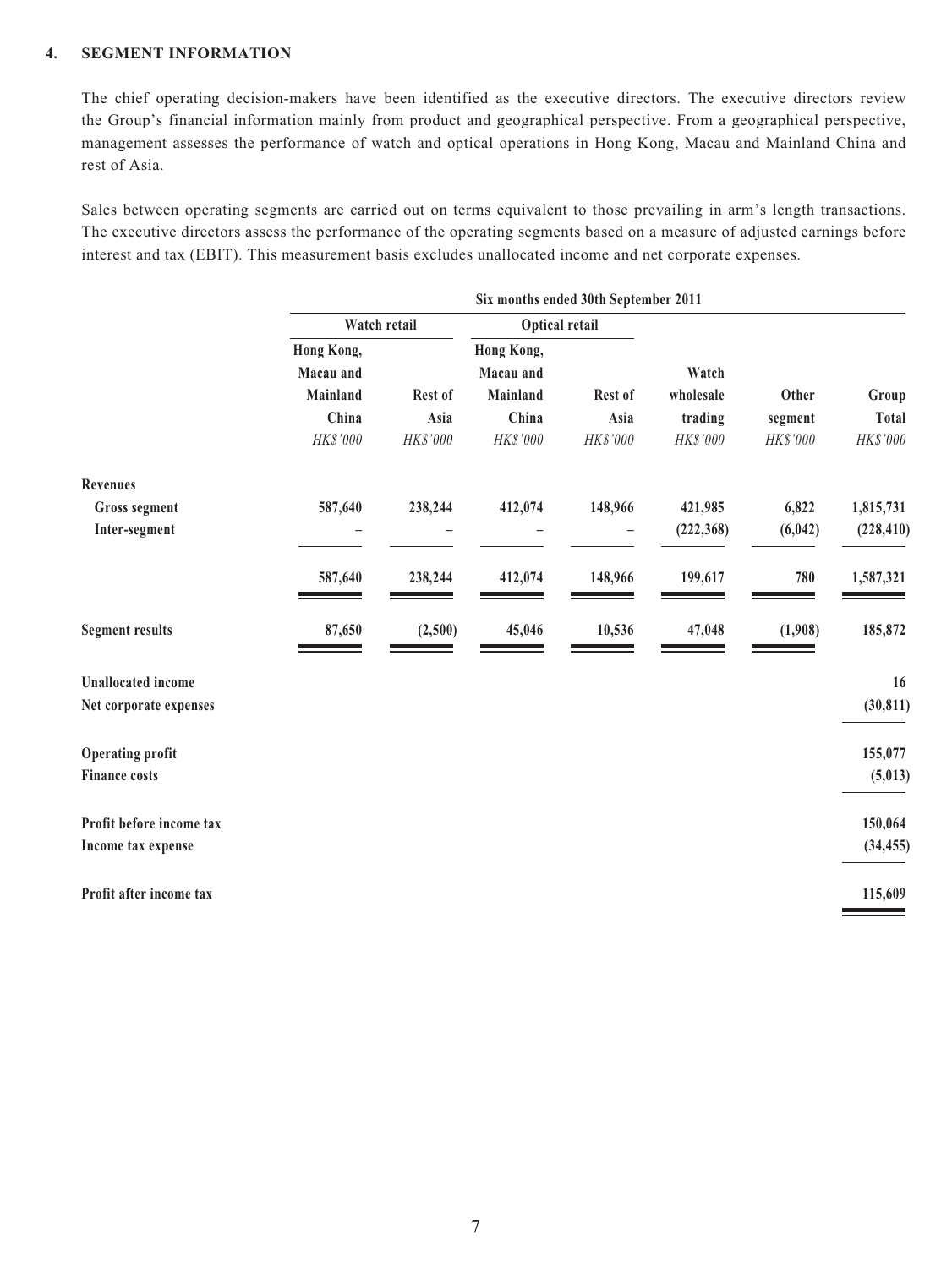#### **4. SEGMENT INFORMATION (Continued)**

|                                                | Six months ended 30th September 2010                     |                             |                                                          |                             |                                           |                              |                            |
|------------------------------------------------|----------------------------------------------------------|-----------------------------|----------------------------------------------------------|-----------------------------|-------------------------------------------|------------------------------|----------------------------|
|                                                | Watch retail                                             |                             | Optical retail                                           |                             |                                           |                              |                            |
|                                                | Hong Kong,<br>Macau and<br>Mainland<br>China<br>HK\$'000 | Rest of<br>Asia<br>HK\$'000 | Hong Kong,<br>Macau and<br>Mainland<br>China<br>HK\$'000 | Rest of<br>Asia<br>HK\$'000 | Watch<br>wholesale<br>trading<br>HK\$'000 | Other<br>segment<br>HK\$'000 | Group<br>Total<br>HK\$'000 |
| Revenues                                       |                                                          |                             |                                                          |                             |                                           |                              |                            |
| Gross segment<br>Inter-segment                 | 416,149                                                  | 216,985                     | 328,917                                                  | 129,758                     | 271,600<br>(102, 825)                     | 6,736<br>(5,959)             | 1,370,145<br>(108, 784)    |
|                                                | 416,149                                                  | 216,985                     | 328,917                                                  | 129,758                     | 168,775                                   | 777                          | 1,261,361                  |
| Segment results                                | 26,780                                                   | 8,545                       | 20,335                                                   | 10,520                      | 38,196                                    | (1,613)                      | 102,763                    |
| Unallocated income<br>Net corporate expenses   |                                                          |                             |                                                          |                             |                                           |                              | 56<br>(22, 362)            |
| Operating profit<br>Finance costs              |                                                          |                             |                                                          |                             |                                           |                              | 80,457<br>(4,692)          |
| Profit before income tax<br>Income tax expense |                                                          |                             |                                                          |                             |                                           |                              | 75,765<br>(24, 865)        |
| Profit after income tax                        |                                                          |                             |                                                          |                             |                                           |                              | 50,900                     |

#### **5. REVENUES**

|                     |                 | Six months ended |  |
|---------------------|-----------------|------------------|--|
|                     | 30th September  |                  |  |
|                     | 2011            | 2010             |  |
|                     | <b>HK\$'000</b> | HK\$'000         |  |
| Turnover            |                 |                  |  |
| Sales of goods      | 1,586,541       | 1,260,584        |  |
| Gross rental income | 780             | 777              |  |
|                     | 1,587,321       | 1,261,361        |  |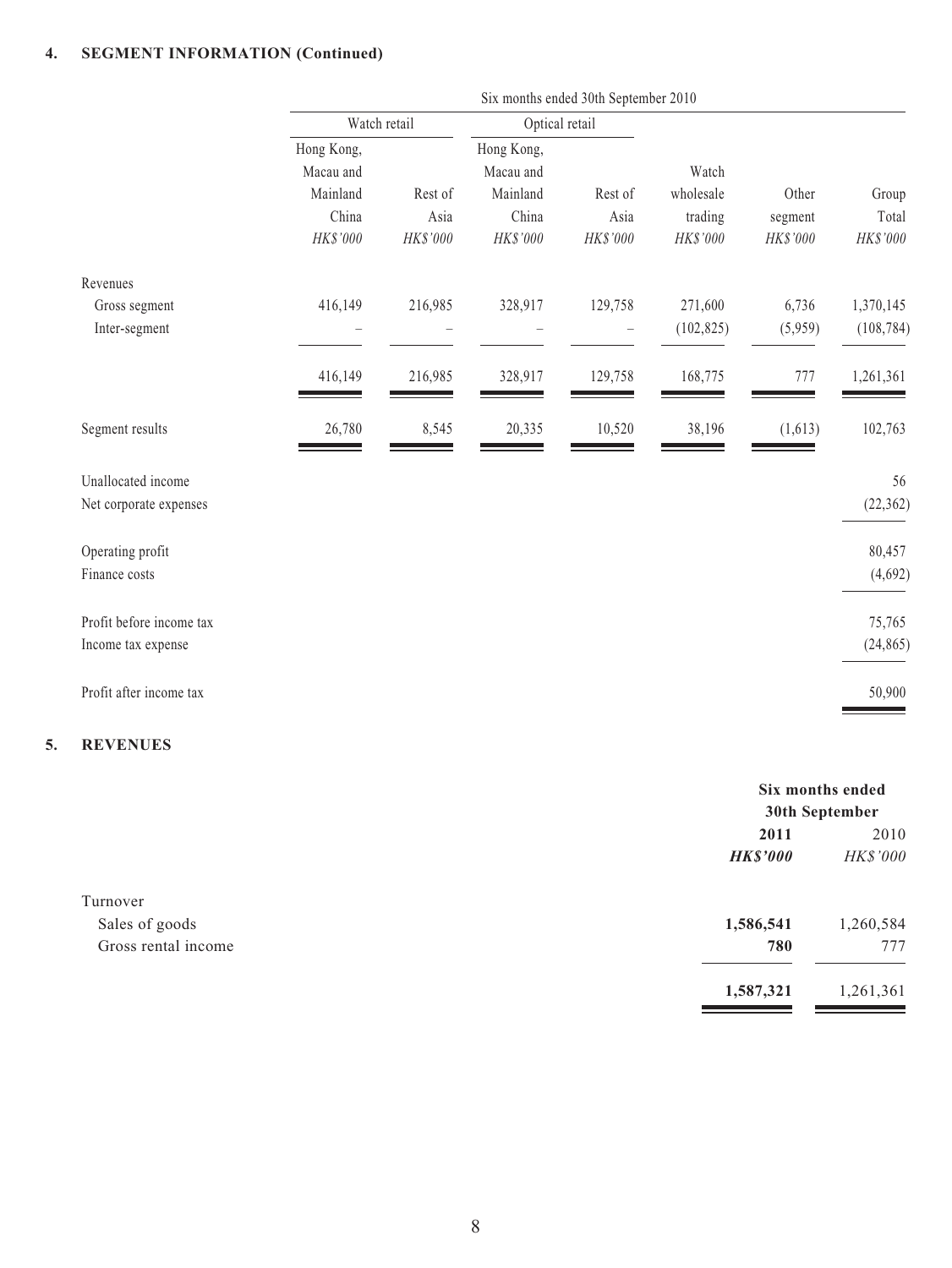#### **6. OTHER (LOSSES)/GAINS, NET**

|                                                        | Six months ended |                 |
|--------------------------------------------------------|------------------|-----------------|
|                                                        | 30th September   |                 |
|                                                        | 2011             | 2010            |
|                                                        | <b>HK\$'000</b>  | <i>HK\$'000</i> |
| Gain on disposal of property, plant and equipment, net | 620              | 60              |
| Gain on disposal of an investment property             |                  | 1,296           |
| Exchange (loss)/gain, net                              | (3, 463)         | 5,242           |
|                                                        | (2, 843)         | 6,598           |

#### **7. OTHER INCOME**

|                                | Six months ended<br>30th September |          |
|--------------------------------|------------------------------------|----------|
|                                | 2011                               | 2010     |
|                                | <b>HK\$'000</b>                    | HK\$'000 |
| Building management fee income | 1,129                              | 1,344    |
| Interest income                | 230                                | 90       |
| Sundries                       | 7,244                              | 6,159    |
|                                | 8,603                              | 7,593    |

#### **8. EXPENSES BY NATURE**

Expenses included in arriving at the profit before income tax are analysed as follows:

|                                               | Six months ended |                |  |
|-----------------------------------------------|------------------|----------------|--|
|                                               |                  | 30th September |  |
|                                               | 2011             | 2010           |  |
|                                               | <b>HK\$'000</b>  | HK\$'000       |  |
| Depreciation of property, plant and equipment |                  |                |  |
| $-$ Owned                                     | 38,753           | 41,001         |  |
| – Leased                                      | 157              | 299            |  |
| Amortisation of prepayment of lease premium   | 3,930            | 3,616          |  |
| Provision for stocks                          | 18,431           | 2,984          |  |
| Impairment of property, plant and equipment   | 2,558            |                |  |
|                                               |                  |                |  |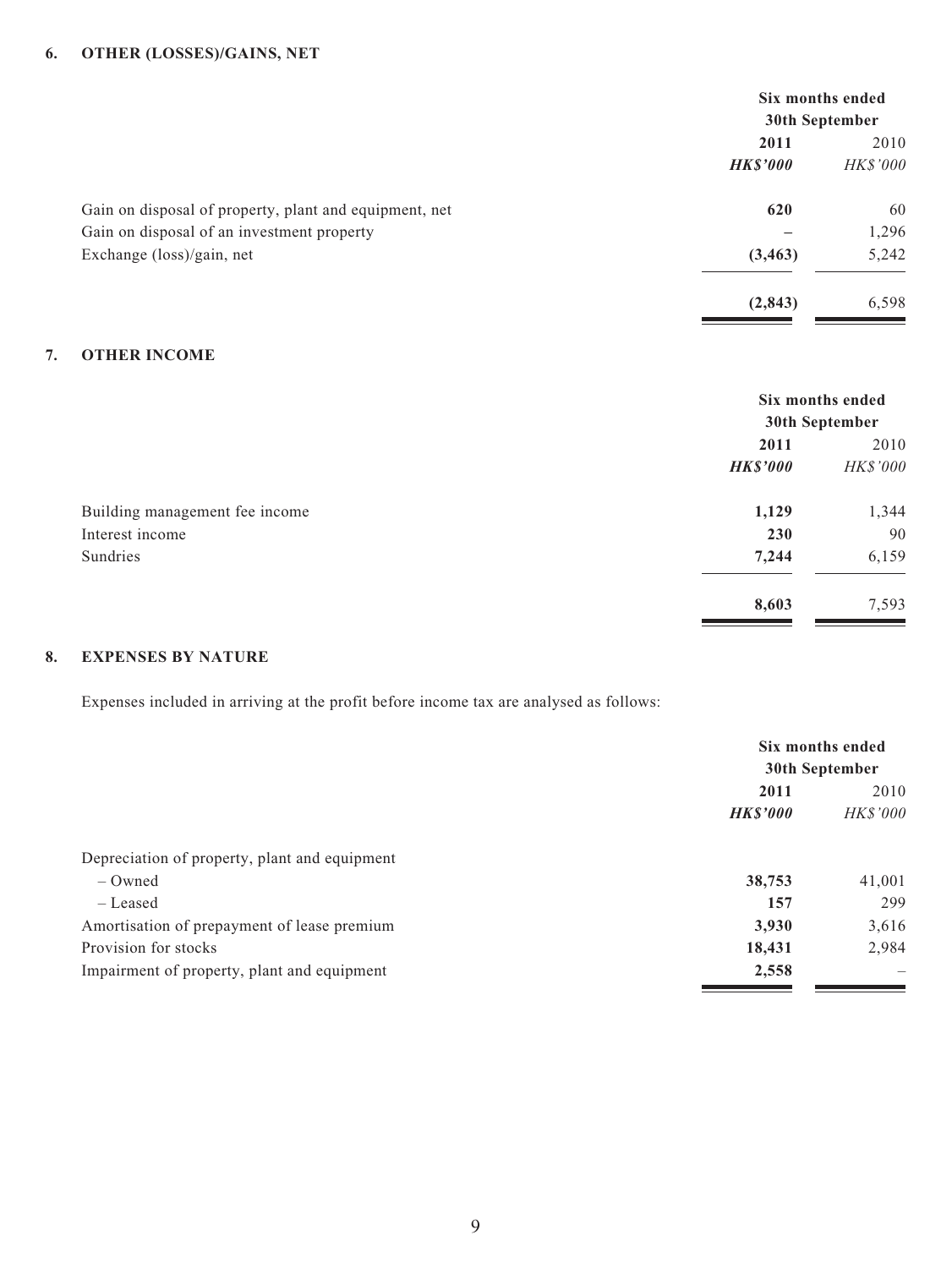#### **9. INCOME TAX EXPENSE**

Hong Kong profits tax has been provided at the rate of 16.5% on the estimated assessable profits for the six months ended 30th September 2011 (2010: 16.5%) less relief for available tax losses. Taxation on overseas profits has been calculated on the estimated assessable profits for the six months ended 30th September 2011 at the rates of taxation prevailing in the territories in which the Group operates.

The amount of income tax charged to the consolidated income statement represents:

|                                           | Six months ended |          |
|-------------------------------------------|------------------|----------|
|                                           | 30th September   |          |
|                                           | 2011             | 2010     |
|                                           | <b>HK\$'000</b>  | HK\$'000 |
| Current income tax                        |                  |          |
| Hong Kong profits tax                     | 24,588           | 11,061   |
| Overseas profits tax                      | 15,635           | 15,571   |
| Over provisions in respect of prior years | (118)            | (810)    |
|                                           | 40,105           | 25,822   |
| Deferred income tax                       | (5,650)          | (957)    |
| Income tax expense                        | 34,455           | 24,865   |

#### **10. DIVIDEND**

|                                                                      | Six months ended<br>30th September |                 |
|----------------------------------------------------------------------|------------------------------------|-----------------|
|                                                                      | 2011                               | 2010            |
|                                                                      | <b>HKS'000</b>                     | <b>HK\$'000</b> |
| Interim, declared, of HK\$0.035 (2010: HK\$0.012) per ordinary share | 33,297                             | 11,416          |

At a meeting held on 29th November 2011, the directors declared an interim dividend of HK\$0.035 per ordinary share. This dividend is not recognized as a liability at the balance sheet date but will be reflected as an appropriation of retained earnings for the year ending 31st March 2012.

#### **11. EARNINGS PER SHARE**

#### **Basic**

Basic earnings per share is calculated by dividing the profit attributable to equity holders of the Company by the weighted average number of ordinary shares in issue during the period.

|                                                                 | Six months ended<br>30th September |         |
|-----------------------------------------------------------------|------------------------------------|---------|
|                                                                 | 2011                               | 2010    |
| Weighted average number of ordinary shares in issue (thousands) | 951,340                            | 951,340 |
| Profit attributable to equity holders of the Company (HK\$'000) | 115,318                            | 50,562  |
| Basic earnings per share (HK cents)                             | 12.12                              | 5.31    |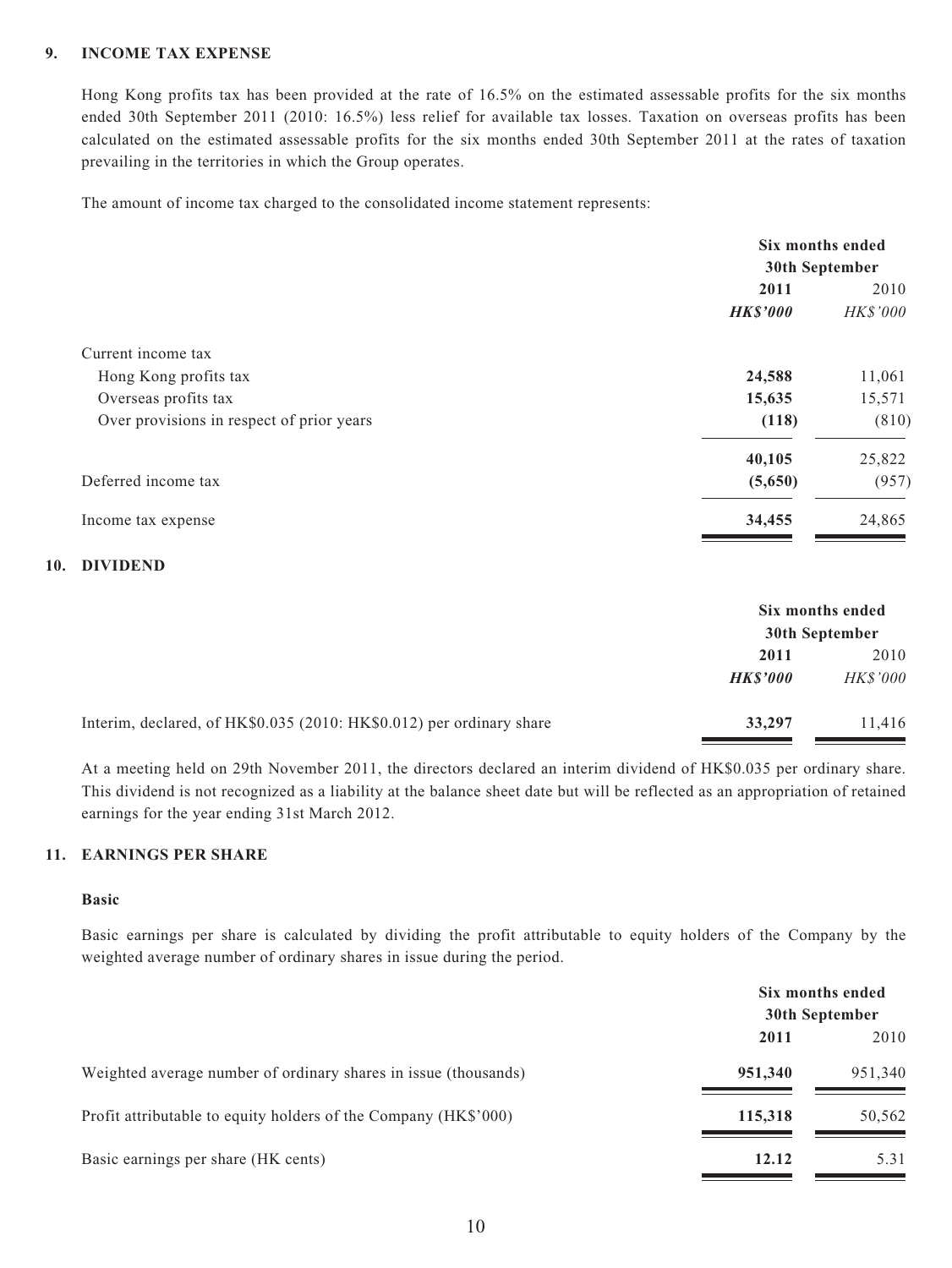### **11. EARNINGS PER SHARE (Continued)**

#### **Dilutive**

There were no dilutive potential ordinary shares in existence during the six months ended 30th September 2010 and 2011.

#### **12. DEBTORS AND PREPAYMENTS**

|                                                | 30th September  | 31st March |
|------------------------------------------------|-----------------|------------|
|                                                | 2011            | 2011       |
|                                                | <b>HK\$'000</b> | HK\$'000   |
| Trade debtors, gross                           | 169,969         | 153,094    |
| Provision for impairment of trade debtors      | (24, 853)       | (24, 943)  |
| Trade debtors, net                             | 145,116         | 128,151    |
| Deposits, prepayments and other debtors        | 250,168         | 208,893    |
|                                                | 395,284         | 337,044    |
| Trade debtors analysed by invoice date (note): |                 |            |
| Below 60 days                                  | 73,140          | 54,098     |
| Over 60 days                                   | 96,829          | 98,996     |
|                                                | 169,969         | 153,094    |
|                                                |                 |            |

*Note:*

The Group allows an average credit period of 60 days from the invoice date to its trade debtors.

#### **13. CREDITORS AND ACCRUALS**

|                                           | 30th September  | 31st March |
|-------------------------------------------|-----------------|------------|
|                                           | 2011            | 2011       |
|                                           | <b>HK\$'000</b> | HK\$'000   |
| Trade creditors analysed by invoice date: |                 |            |
| Below 60 days                             | 280,831         | 193,095    |
| Over 60 days                              | 53,853          | 65,270     |
|                                           | 334,684         | 258,365    |
| Other creditors and accruals              | 220,861         | 167,248    |
|                                           | 555,545         | 425,613    |

#### **14. COMMITMENTS**

|                                                        | 30th September | 31st March      |
|--------------------------------------------------------|----------------|-----------------|
|                                                        | 2011           | 2011            |
|                                                        | <b>HKS'000</b> | <i>HK\$'000</i> |
| Capital commitments for property, plant and equipment: |                |                 |
| Contracted but not provided for                        | 6,141          | 7,780           |
| Authorised but not contracted for                      |                |                 |
|                                                        | 6,141          | 7.780           |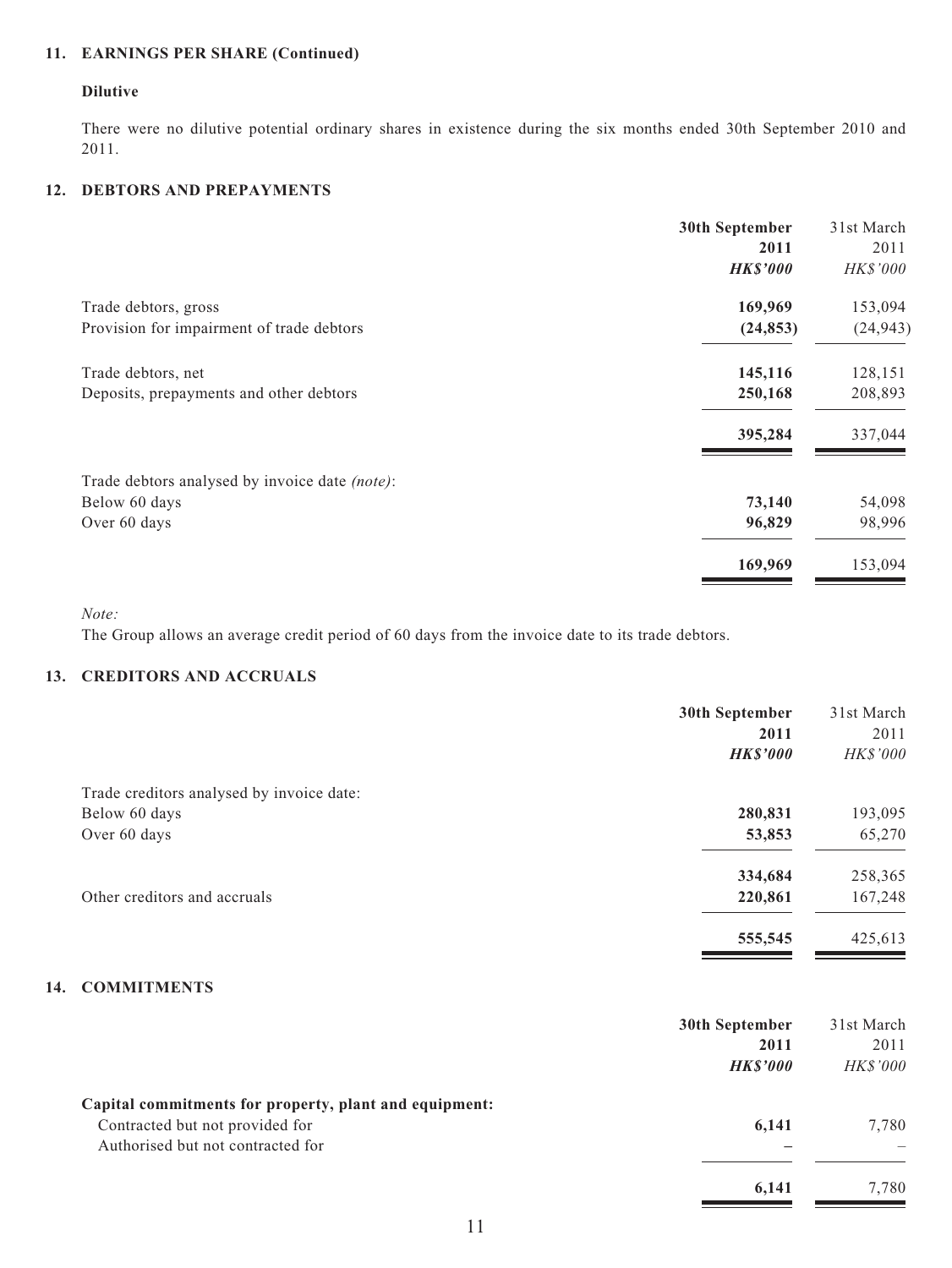### **MANAGEMENT DISCUSSION AND ANALYSIS**

The Board of Directors (the "Board") of Stelux Holdings International Limited (the "Company") is pleased to announce the unaudited consolidated results of the Company and its subsidiaries (collectively referred to as the "Group") for the six months ended 30th September 2011 (the "Period under Review").

#### **BUSINESS REVIEW**

The Group is principally engaged in the retailing of mid-range priced watch and optical products under the respective brand names, "**CITY CHAIN**", **and**, "**OPTICAL 88**", in Hong Kong, Macau, China and Southeast Asia. With close to 600 stores, we are presently the largest watch and optical retail chain brand in the region, and together with our watch wholesale business, we have one of the biggest exposures to the mass market.

For the Period under Review, the Group's overall revenue increased by 26% to HK\$1,587 million (2010: HK\$1,261 million) with approximately 70% of Group sales derived from the Greater China region. Gross profit rose by 26% to HK\$960 million (2010: HK\$762 million), and a net profit attributable to equity holders of the Company of HK\$115 million was posted. The latter represents an increase of 128% from the corresponding period last year (2010: HK\$51 million). This net profit growth was mainly attributable to the secular uptrend in sales from Mainland Chinese tourists.

The Board recommends the payment of an interim dividend of HK\$0.035 (2010: HK\$0.012) per ordinary share to the Group's shareholders for the six months ended 30th September 2011.

### *"CITY CHAIN" – WATCH RETAIL BUSINESS*

The watch retailing business accounted for approximately 52% of Group sales. Our large network consists of a range of multi-brand chain stores, namely "CITY CHAIN", "CITY CHAIN PRIMO", "PRIMO SWISS", "CITHARA", "C<sup>2</sup>" and "MOMENTS". Each of these divisions is positioned to address a specific segment of consumers according to their tastes and shopping preferences. Moreover, specialty stores for retailing popular and sophisticated brands namely "SOLVIL ET TITUS", "CYMA" and "SEIKO" have also been established to build and create brand identity.

Their success proves the Group's capability not only as a mid-end watch retailer, but also one that can handle mid-high end brands.

For the Period under Review, revenue from the Group's watch retail business increased by 30% to HK\$825.9 million (2010: HK\$633.1 million) and earnings before interest and tax ("EBIT") increased by 141% to HK\$85.2 million (2010: HK\$35.3 million). The segment's strong increase in turnover was mainly attributable to buoyant performances from our Hong Kong and Macau operations, the Group's key geographic markets.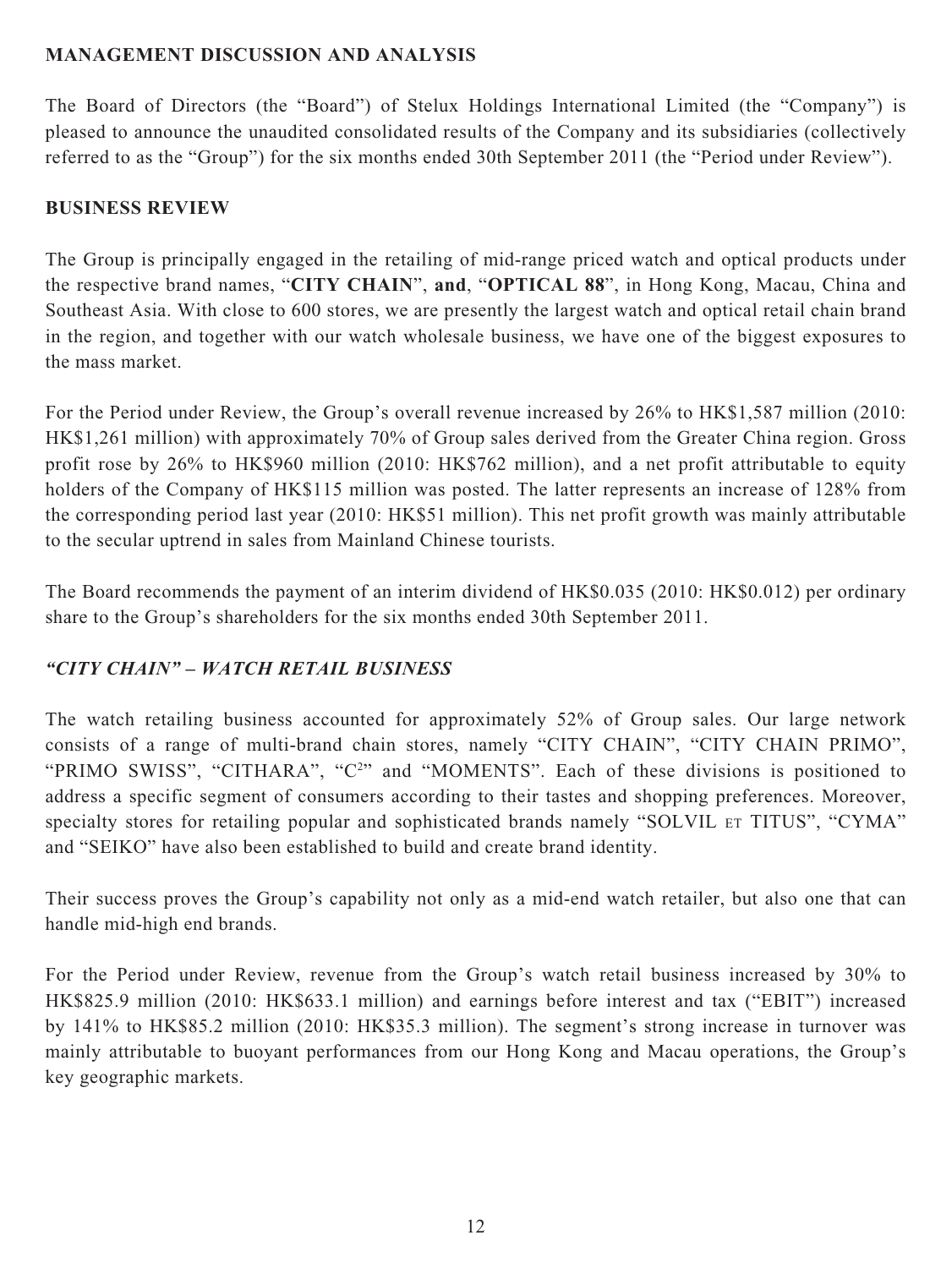As of 30th September 2011, our "CITY CHAIN" network has 362 stores (2010: 353 stores) and their geographical breakdown is listed below:

|                   | 2011 | 2010 | Change |
|-------------------|------|------|--------|
| Hong Kong & Macau | 86   | 82   | $+4$   |
| <b>PRC</b>        | 95   | 84   | $+11$  |
| Southeast Asia    | 181  | 187  | $-6$   |
| Total             | 362  | 353  | $+9$   |

### *Hong Kong and Macau*

Hong Kong and Macau retail sales for the Period under Review reached HK\$507.5 million, up 44% from last year, with EBIT rising 149% to HK\$106.5 million.

Recent statistics published by the Hong Kong Tourism Board and the Macau Government Tourist Office, shows the aggregate number of Mainland tourist arrivals between January and September 2011 amounted to approximately 32.2 million, up 22% from the previous corresponding period. This underpins Hong Kong and Macau's popularity as a must-go shopping and travel destination for Mainland Chinese. With over 70% of our Hong Kong and Macau watch retail sales derived from Mainland Chinese consumers, we are confident that our Group is well positioned to continue capitalising on this fast-rising tourism growth. Moreover, the strong revenue growth was achieved through the lowering of rental and other operating costs as a percentage of Group turnover. With our vigorous internal cost control initiatives, we expect this ratio to remain stable if not decline further in the coming years.

Effective promotion strategies for our popular house and agency brands have also contributed to the success of our Hong Kong and Macau division. Our "SOLVIL ET TITUS – TIME IS LOVE" marketing campaign was well received amongst the public and has catapulted our watch sales to new heights.

### *Mainland China*

Having reconfigured and revamped our store networks to better meet local shopping preferences, our watch retail operations in Mainland China has accelerated in growth momentum, achieving a 28% increase in turnover to HK\$80.2 million. The increase in revenue was mainly attributable to the growing awareness of the "CITY CHAIN" brand and the effects of the ongoing Government stimulus measures to encourage domestic consumption. However, our Mainland China division is still at its developing stage and is lacking scale, hence losses were maintained at around HK\$18.8 million (2010: HK\$16.1 million).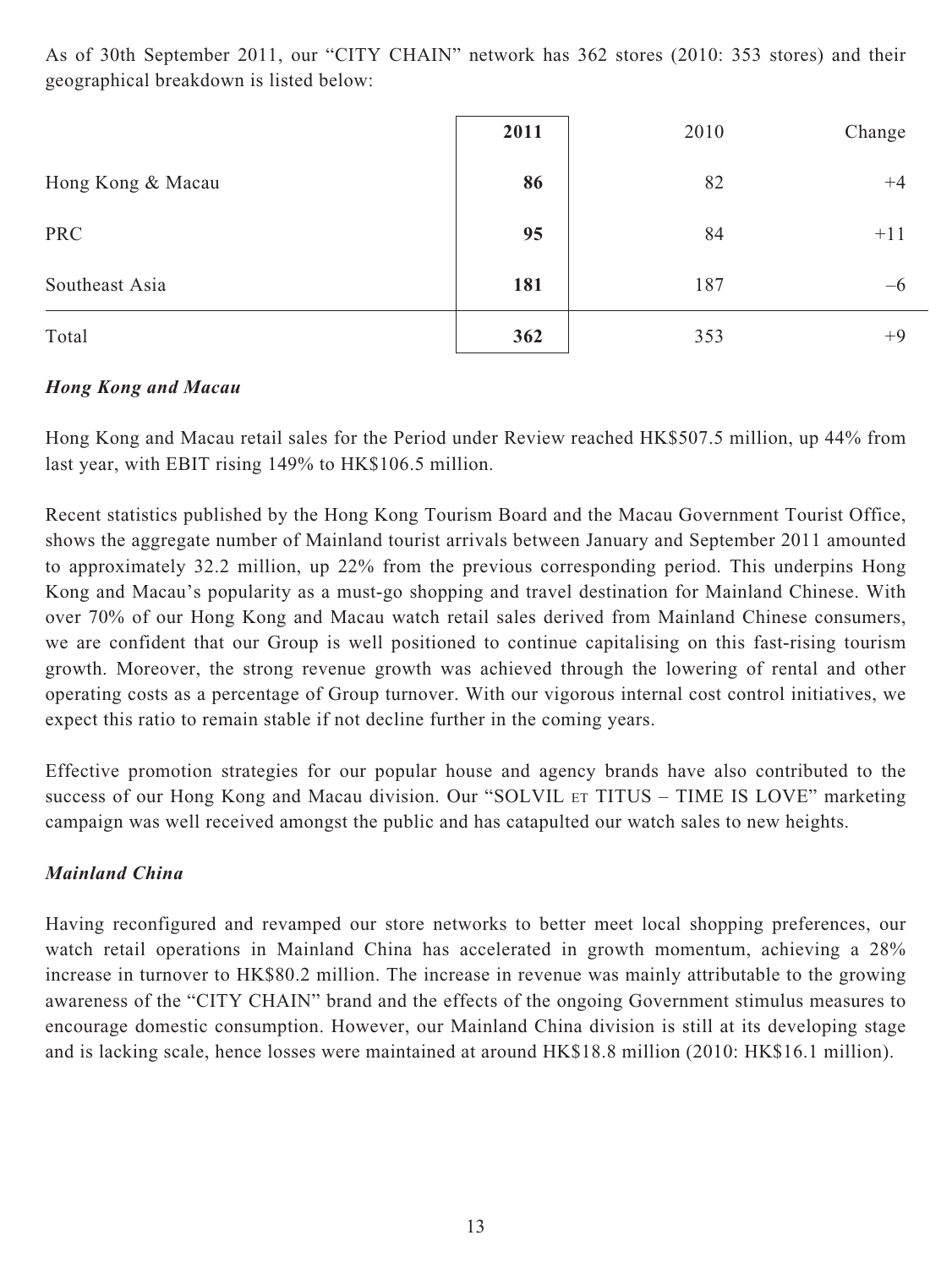The Group recognized the importance of gaining brand exposure through the use of effective signage in prime retail locations. To further strengthen the "CITY CHAIN" brand amongst Mainland Chinese consumers, we focused on growing our store networks in first-tier cities such as Beijing, Shanghai and Guangzhou. This marketing strategy will complement well with our reputable and long established brand image in Hong Kong and Macau, as Mainland Chinese visitors are assured the authenticity and quality of merchandise and services distributed through our vast retail network. As consumer spending continues to climb, we are confident that our sales in Mainland China will continue to rise.

### *Southeast Asia*

Turnover from our Thailand, Singapore and Malaysia operations increased 10% to HK\$238.2 million. Due to 1) the reconfiguration of shops in Singapore, 2) the negative effect from the recent flood and political uncertainty in Thailand, and 3) the poor retail sentiment in these three regions brought on by the global economic crisis, EBIT was down 129% posting a loss of HK\$2.5 million. We have since implemented specific cost control measures, and are confident in attaining a recovery for the remaining half of the fiscal year 2011/2012.

### *"OPTICAL 88" – OPTICAL RETAIL BUSINESS*

The optical retailing business accounted for approximately 35% of Group sales. This division currently operates through four multi-brand chain stores, namely "OPTICAL 88", "OPTICAL 88 PREMIER", "SUNGLASS 88 L'ACCESSORI" and the newly introduced "EGG OPTICAL BOUTIQUE".

For the Period under Review, revenue from the Group's optical retail business increased by 22% to HK\$561 million (2010: HK\$458.7 million) and EBIT increased by 80% to HK\$55.6 million (2010: HK\$30.9 million).

As of 30th September 2011, "OPTICAL 88"'s network has 221 stores (2010: 210 stores) and the breakdown by geographic region is listed below:

|                   | 2011 | 2010 | Change            |
|-------------------|------|------|-------------------|
| Hong Kong & Macau | 100  | 90   | $+10$             |
| <b>PRC</b>        | 32   | 30   | $+2$              |
| Southeast Asia    | 89   | 90   | $\qquad \qquad -$ |
| Total             | 221  | 210  | $+11$             |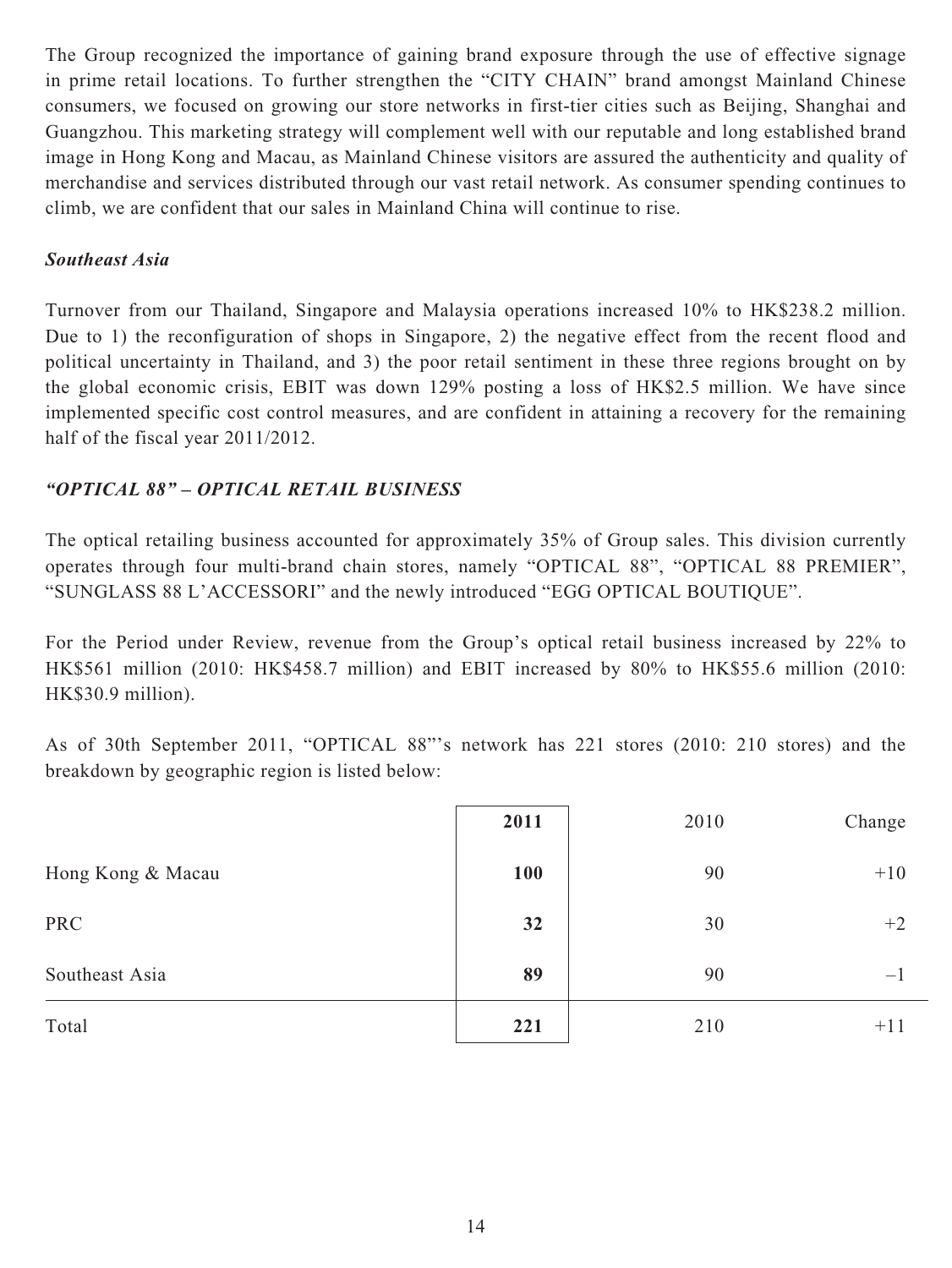### *Hong Kong and Macau*

The Group's optical retail business in Hong Kong and Macau has too benefited from the influx of Mainland Chinese consumers during the Period under Review. Together with the continual support of our local customers, turnover recorded a growth of 25% to HK\$369.9 million whilst EBIT climbed to HK\$47.7 million, up 90% from the previous corresponding period.

To further extend and fortify our market share, a pilot lens and frame concept store – "EGG OPTICAL BOUTIQUE" – was established in July 2011. This new business offers a range of products within the mid-price range of HK\$500 to HK\$1,000, targeting young, trendy and fashionable consumers. Apart from satisfactory results, this pilot store further confirmed that target customers for "EGG OPTICAL BOUTIQUE" differ from those for "OPTICAL 88". Therefore, we expect to roll out more "EGG OPTICAL BOUTIQUE" stores in Hong Kong this financial year and in Mainland China and South East Asia in the next financial year.

### *Mainland China*

Our Mainland optical retail business in Guangdong Province recorded a respectable growth of 29% to HK\$42.2 million, with a negative EBIT of HK\$2.7 million, representing an improvement of 44% from last year.

With our sales network established in the area, the Group is now geared to expand into other firsttier cities in Mainland China. Our first "OPTICAL 88" store opened in Shanghai in October 2011 and aggressive regional store expansion will be carried out. As such, increased overheads will temporarily affect our profit levels; however, performance is expected to improve as the operations of new stores normalise.

#### *Southeast Asia*

As the nature of the optical business is more resistant to unfavorable economic changes, our operations in Thailand, Singapore and Malaysia continued to achieve a pleasing performance. This segment recorded a rise in sales of 15% to HK\$149 million and an EBIT of HK\$10.5 million was maintained at the same level as the corresponding period. We expect this business to remain stable in the coming year.

### *WATCH ASSEMBLY AND WHOLESALE TRADING*

For the Period under Review, the watch assembly and wholesale trading business accounted for approximately 13% of Group sales, with revenue and EBIT recording HK\$199.6 million and HK\$47 million respectively (2010: HK\$168.8 million and HK\$38.2 million respectively).

Thong Sia Group, our wholly owned subsidiary, is the exclusive distributor of "SEIKO" watches in Hong Kong, Singapore and Malaysia. Following the brand's 130th anniversary, extensive marketing campaigns in Asia were rolled-out to promote the brand, as well as to introduce our new crossover series with FC Barcelona. Moreover, the recent advertisement featuring Asian pop stars, Sammi Cheng and Lee Hom Wang, were very successful and has further raised the "SEIKO" brand profile.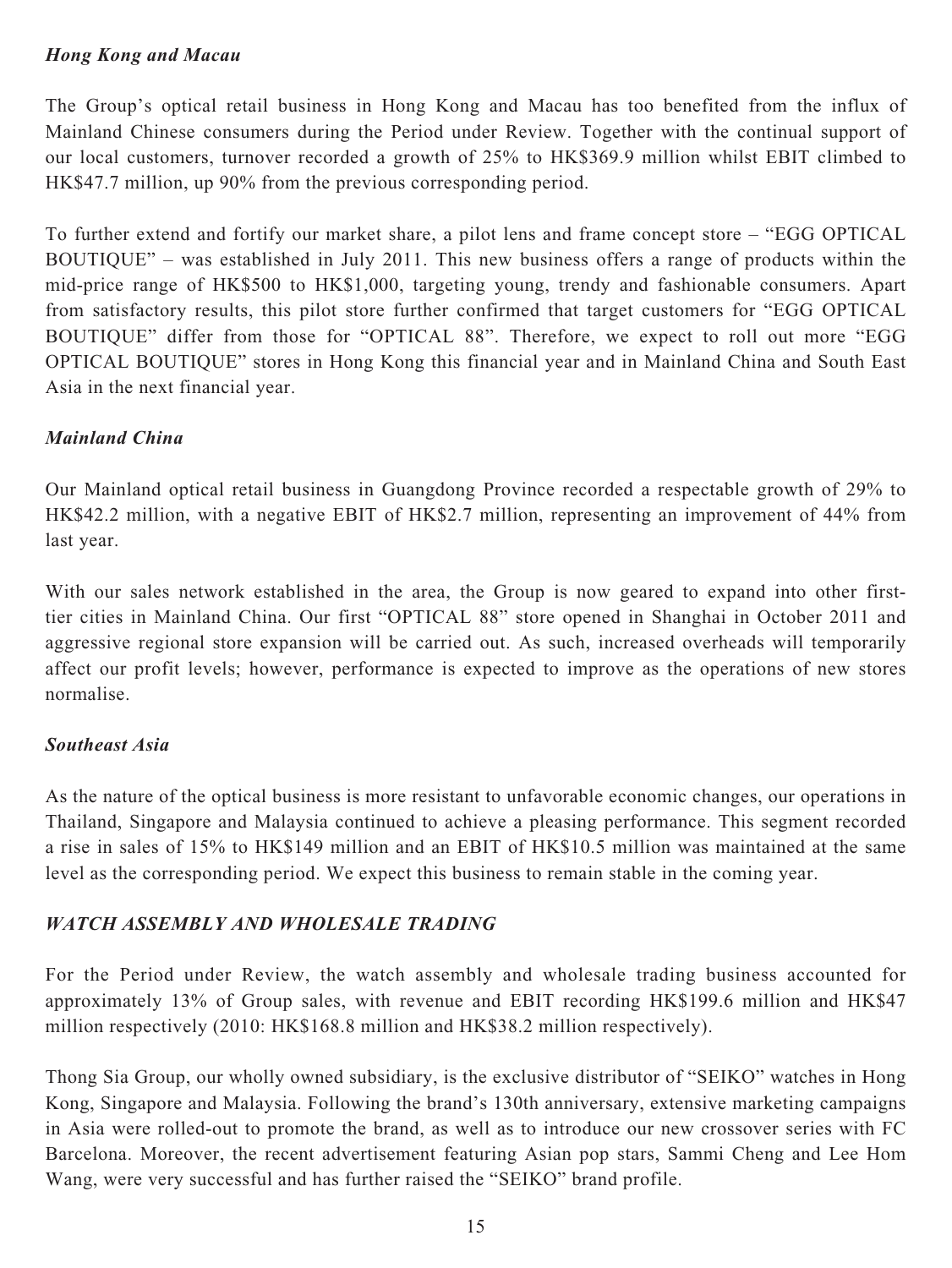The newly established wholesale unit in Mainland China for the distribution of in-house brands "CYMA" and "PRONTO" has received positive response from our dealers. The recent appointment of "Liu Ye", a popular Chinese actor, as the regional spokesperson for "CYMA" watches has proven successful, with significantly increased sales volume during the Period under Review.

### **PROSPECTS**

Looking ahead, the Group is cautiously optimistic on the outlook of Hong Kong and Macau's retail business environment for the remaining fiscal year 2011/2012. News agency, Bloomberg, reported that Chinese consumers within the mid-income bracket of RMB60,000 per annum is expected to almost triple from 148 million in 2010 to 415 million in 2020. This huge number of consumers falls into our "CITY CHAIN" and "OPTICAL 88"'s target audience. Coupled with the fast paced growth of Mainland Chinese consumers visiting Hong Kong and Macau, the Group will continue to benefit from this uptrend.

Barring unforeseen circumstances, with our expansion focus in China fully underway, and with the effect of our well-received promotional campaigns, we expect to maintain a positive performance strengthening our pre-eminence as a leading watch and optical retailer in the region.

### **FINANCE**

The Group's gearing ratio at balance sheet date was 22% (at 31st March 2011: 22%), which was calculated based on the Group's net debt of HK\$234 million (at 31st March 2011: HK\$212 million) and shareholders' funds of HK\$1,071 million (at 31st March 2011: HK\$982 million). The Group's net debt was calculated based on the Group's borrowings of HK\$479 million (at 31st March 2011: HK\$438 million) less the Group's bank balances and cash of HK\$245 million (at 31st March 2011: HK\$226 million). Of the Group's borrowings at balance sheet date, HK\$384 million (at 31st March 2011: HK\$370 million) were repayable within 12 months.

Of the Group's borrowings, 5% (at 31st March 2011: 8%) were denominated in foreign currencies. The Group's bank borrowings denominated in Hong Kong Dollars were on a floating rate basis at either bank prime lending rates or short term inter-bank offer rates.

The Group does not use any financial instruments for hedging purposes.

The Group does not engage in speculative derivative trading.

As at 30th September 2011, the Group does not have any significant contingent liabilities.

The Group does not have plans for material investments or change of capital assets.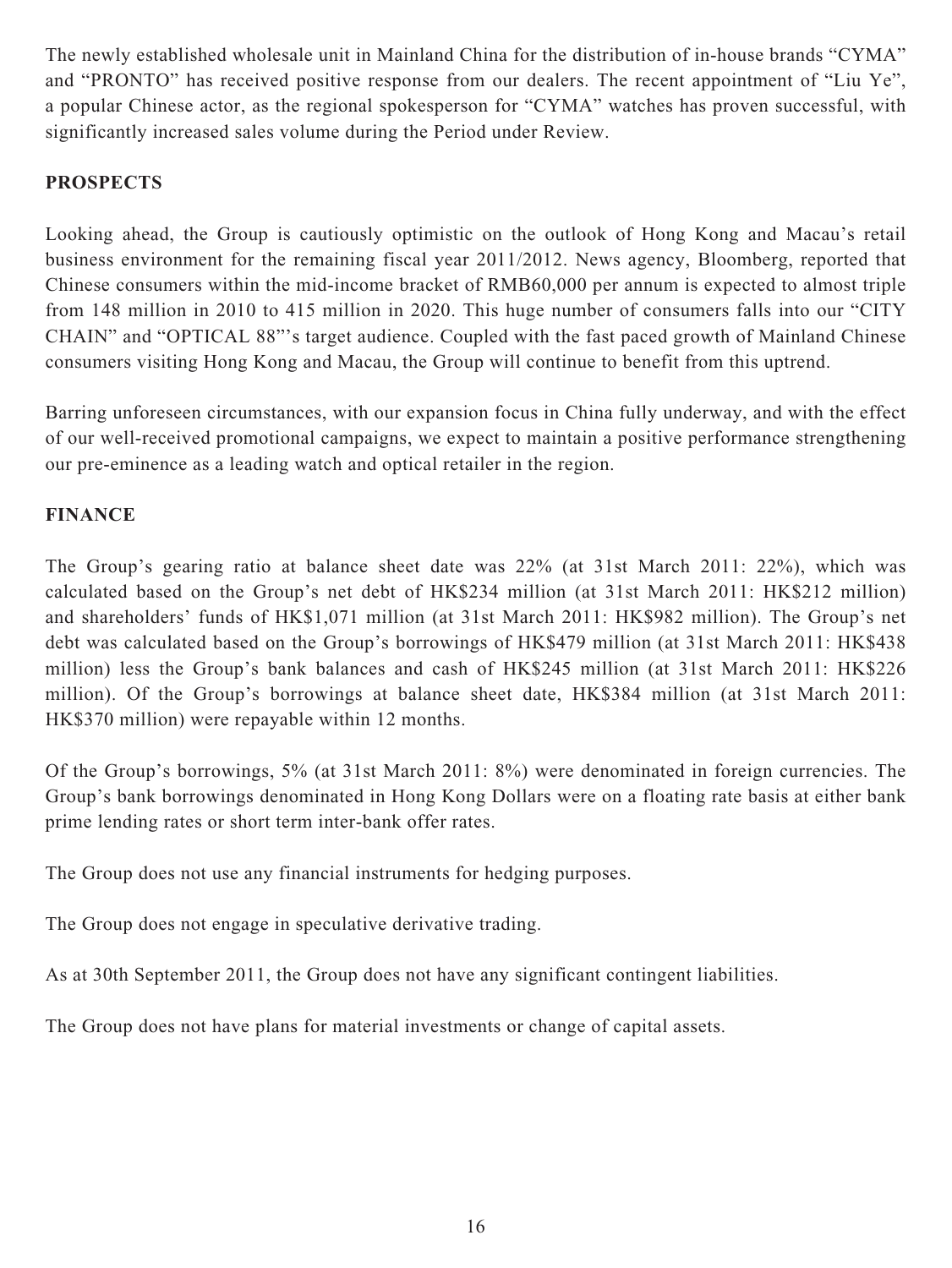### **CAPITAL STRUCTURE OF THE GROUP**

There was no change in the capital structure of the Group during the period.

### **CHANGES IN THE COMPOSITION OF THE GROUP**

There was no change in the composition of the Group during the period.

### **NUMBER AND REMUNERATION OF EMPLOYEES, REMUNERATION POLICIES, BONUS AND TRAINING SCHEMES**

The Group's remuneration policies are reviewed on a regular basis and remuneration packages are in line with market practices in the relevant countries where the Group operates. As of 30th September 2011, the Group had 3,244 (at 30th September 2010: 3,070) employees.

### **DETAILS OF THE CHARGES ON GROUP ASSETS**

At 30th September 2011, certain of the Group's property, plant and equipment amounting to HK\$197 million (at 31st March 2011: HK\$199 million), investment property amounting to HK\$52 million (at 31st March 2011: HK\$52 million) and leasehold land amounting to HK\$30 million (31st March 2011: HK\$30 million) were pledged to secure banking facilities granted to the Group.

### **CLOSURE OF REGISTER OF MEMBERS**

The Register of Members of the Company will be closed from 5th January 2012 (Thursday) to 6th January 2012 (Friday) both days inclusive, during which period no transfer of shares will be effected. In order to qualify for the entitlement to the interim dividend, all transfers accompanied by the relevant share certificates must be lodged with the Company's Hong Kong Registrar, Computershare Hong Kong Investor Services Limited, 1712-1716, 17th Floor, Hopewell Centre, 183 Queen's Road East, Wanchai, Hong Kong for registration no later than 4:00 p.m. on 4th January 2012 (Wednesday). The interim dividend will be paid on 18th January 2012 (Wednesday).

### **PURCHASE, SALE OR REDEMPTION OF LISTED SECURITIES**

The Company has not redeemed any of its shares during the period. Neither the Company nor any of its subsidiaries has purchased or sold any of the Company's shares during the year.

### **CORPORATE GOVERNANCE**

During the six months ended 30th September 2011, the Company has complied with the code provisions of the Code on Corporate Governance Practices (the "Code Provisions") as set out in Appendix 14 of the Listing Rules, except for the following deviations: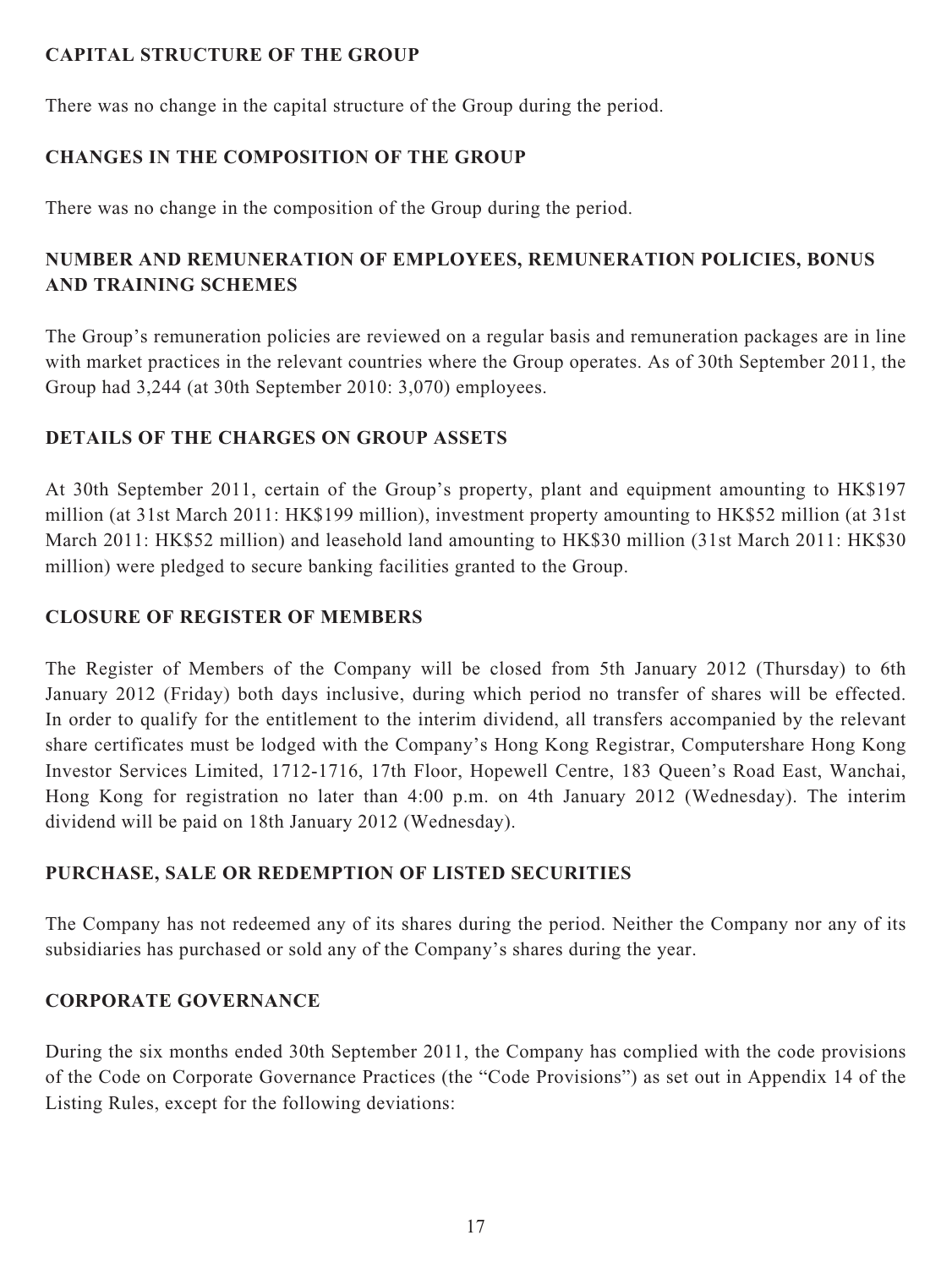#### **Code Provision A.4.2**

Under Code Provision A.4.2, every director, including those appointed for a specific term, should be subject to retirement by rotation at least once every three years. Not all directors of the Company retire strictly under Code Provision A.4.2 but in accordance with the Company's Bye-Laws. Bye-Law 110(A) stipulates that one-third of the directors of the Company who have been longest serving in office since their last election, except the Chairman, Vice-Chairman or Chief Executive Officer, shall retire from office by rotation at each annual general meeting.

#### **Code Provision B.1.3**

This Code Provision deals with the terms of reference of a remuneration committee. The Company has adopted the terms of reference under Code Provision B.1.3 except that the terms of reference do not include reviewing and determining the remuneration packages of senior management. The Company believes that the remuneration packages of senior management should be the responsibility of the executive directors as they are in a better position to appraise the performance of senior management.

#### **Code Provision E.1.2**

Under the first part of Code Provision E.1.2, the Chairman of the Board should attend annual general meetings. The then Chairman of the Board Mr. Wong Chong Po did not attend the annual general meeting of the Company held on 23rd August 2011 as he was not in Hong Kong. The respective Chairmen of the Audit Committee and the Remuneration Committee were present.

#### **Audit Committee**

On 22nd June 2011 and 23rd November 2011, the Audit Committee together with the management of the Company reviewed the accounting principles and practices adopted by the Group and discussed auditing, internal controls and financial reporting matters including review of the Group's results for the year ended 31st March 2011 and for the six months ended 30th September 2011 respectively before they were presented to the Board of directors for approval.

#### **Remuneration Committee**

The Remuneration Committee met on 18th March 2011 to conduct a review on the salaries of the executive directors.